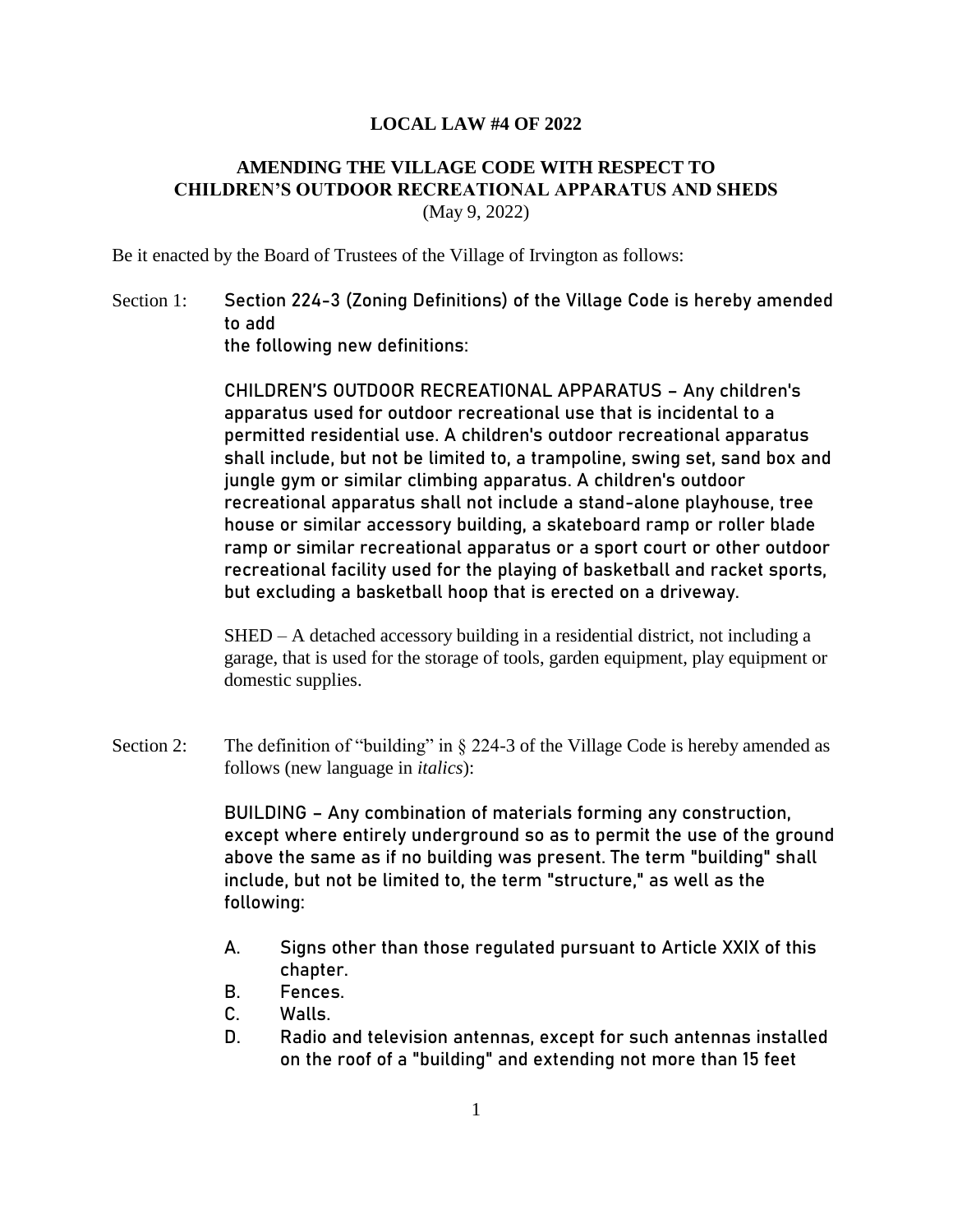above the highest level of the roof of such "building.

- E. Public swimming pools, including those operated by clubs.
- F. Pergolas, porches, outdoor blinds and other similar structures.
- G. Swimming pools, whether installed in the ground or above ground and regardless of the material or type of construction.
- H. Satellite receiving antennas, including any parabolic or spherical dish-type antenna, the purpose of which is to receive, but not transmit, microwave or other electronic signals from satellites or other sources for television or radio reception, data transmission, teleconferencing or other types of telecommunication.
- I. Driveways, parking spaces, patios, walkways and other paved areas.
- J. Solar energy equipment.

The term "building," however, shall not include children's outdoor recreational apparatus or sheds, provided the shed: (1) does not have a paved foundation, (2) is not greater than 64 square feet in area or 10 feet in height,

and

.

- (3) does not have any side longer than 10 feet.
- Section 3: Section 224-8.B (Accessory uses in One-Family Residence Districts) is hereby amended by adding the following to the list of permitted accessory uses:
	- (2) Children's outdoor recreational apparatus.
	- (3) Sheds.
- Section 4: Renumber subsections (2) (13) of  $\S$  224-8.B as subsections (4) (15) respectively.
- Section 5: Section 224-11.B (Exceptions to yard requirements) is hereby amended by adding the following paragraph to the list of exceptions:

Sheds that do not have a paved foundation and are not greater than 64 square feet in area or 10 feet in height and have no side longer than 10 feet, and children's outdoor recreational apparatus, *may be erected*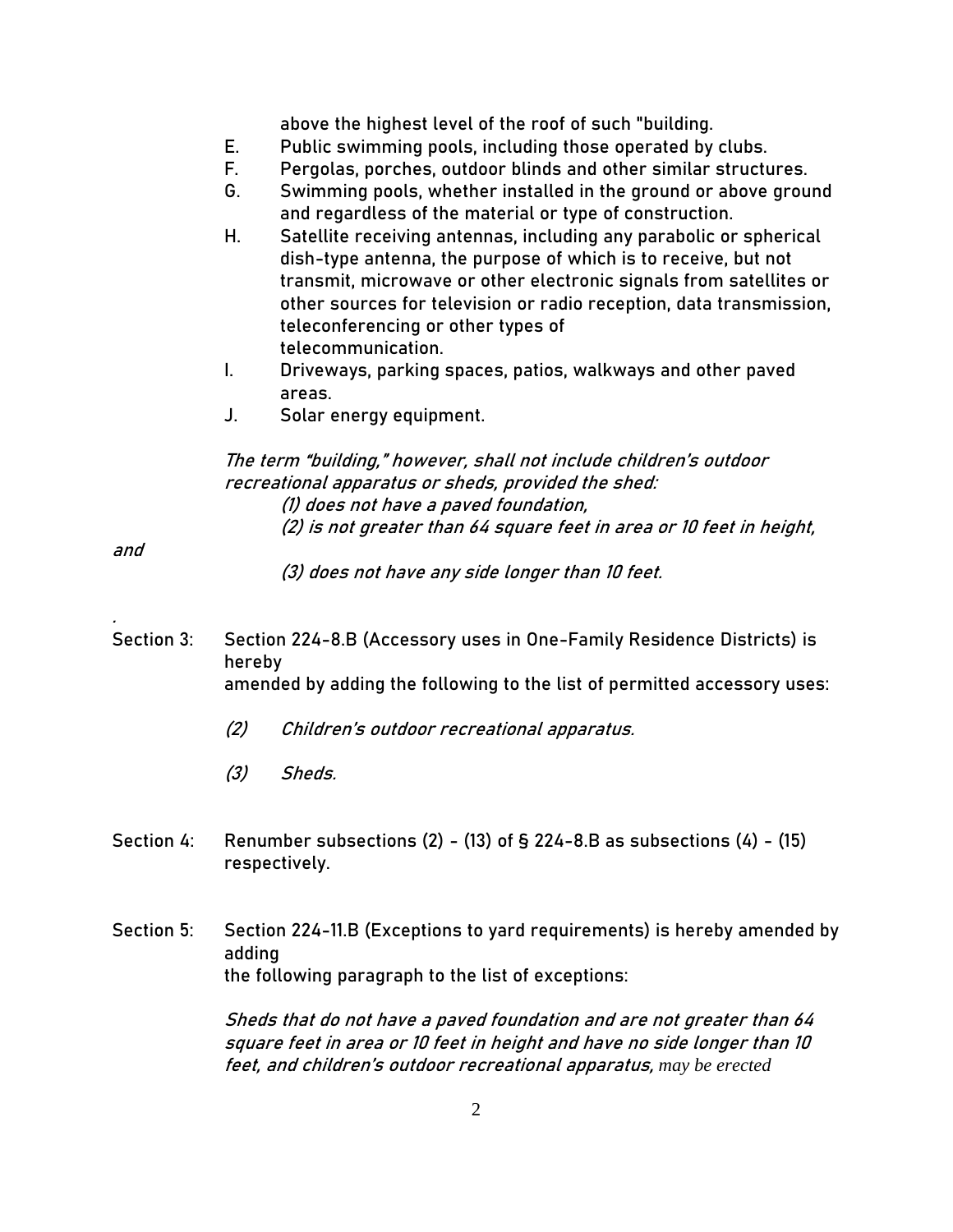*anywhere on the lot, except:*

- *(a) as provided in § 224-154 (freshwater wetlands);*
- *(b) as provided in § 224-51.C (Croton Aqueduct Buffer); and*
- *(c) in front of the front facade of a dwelling facing a street or public way.*
- Section 6: Section 224-51.C(1) is hereby amended to read as follows (new language in *italics*):
	- C. Croton Aqueduct buffer.
		- (1) For existing lots, no building or part thereof *nor any children's outdoor recreational apparatus nor any shed (irrespective of size)*  shall be erected nearer than 30 feet to any boundary line of the property on which the Croton Aqueduct is located or such greater distance as may be prescribed by § 224-11A. Any additional structures or intrusions into the Croton Aqueduct buffer shall be permitted only by a variance obtained from the Zoning Board of Appeals and conditioned upon the planting of evergreen and deciduous plantings. No variance from the provisions of this section may be granted unless the requirements of § 224-97 are satisfied and, as a condition of such variance, the applicant and his or her successors in interest are required to install and maintain such evergreen and deciduous plantings and landscaping as, in the judgment of the Zoning Board of Appeals, shall be necessary to screen the building or other structure from the view of persons who may use the aqueduct.
- Section 7: Section 224-154 (Freshwater Wetlands, Controlled activities requiring permit) is hereby amended to read as follows (new language in *italics*):

## **§ 224-154. Controlled activities requiring permit**.

Within a freshwater wetlands controlled area, no person shall allow or conduct, either directly or indirectly, any of the following activities without a permit issued in accordance with the requirements of this chapter:

A. Any form of draining, dredging, excavation or removal of soil, mud, sand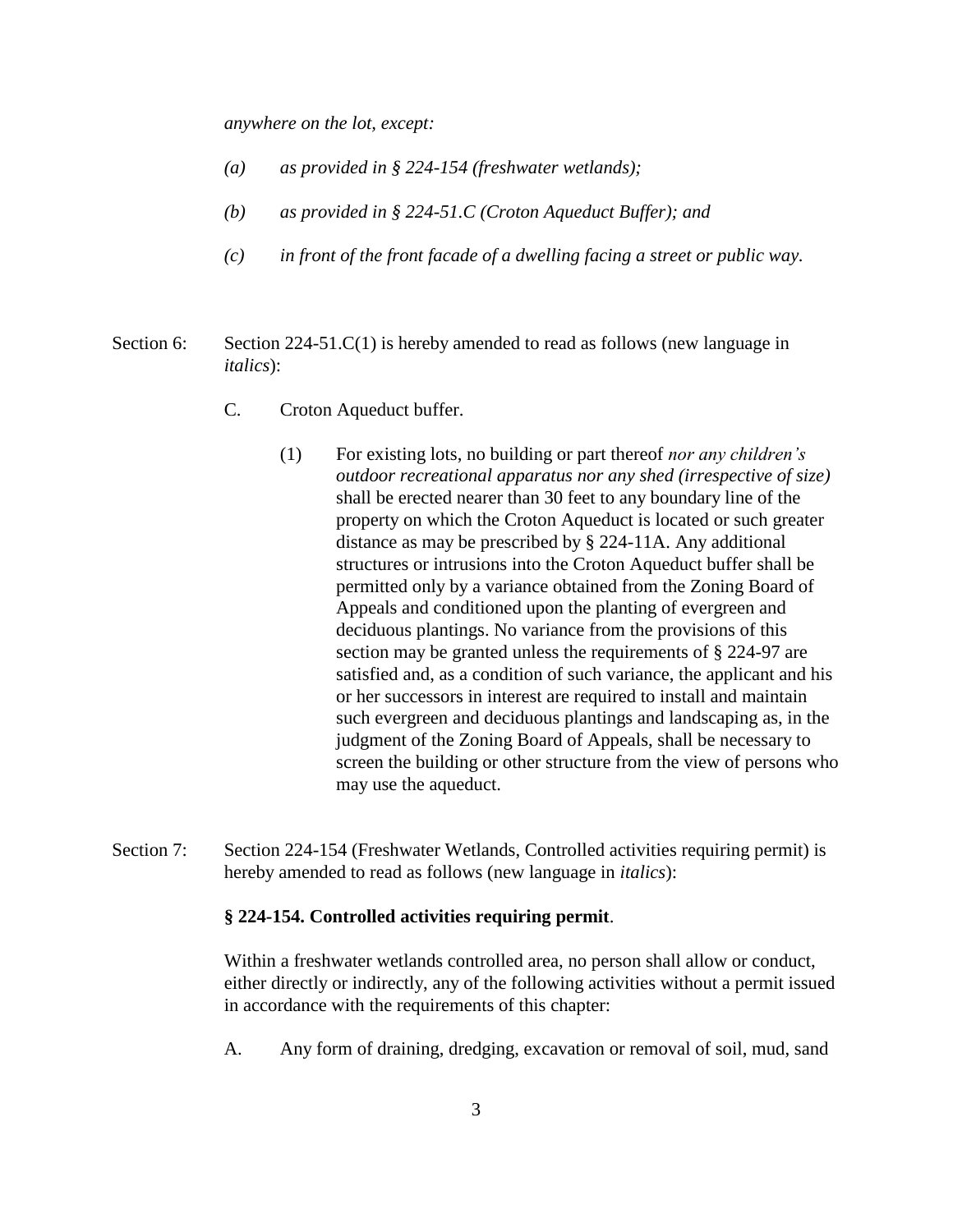gravel or other material.

- B. Any form of dumping, filling, grading or depositing of any soil, stones, sand, gravel, mud, rubbish or fill of any kind.
- C. Erection of any structures or roads *or children's outdoor recreational apparatus or sheds* if the actual construction *or installation* activity is within 100 feet of a wetlands shown on the Freshwater Wetlands Map.
- D. Driving of pilings or the placement of any other obstructions, whether or not changing or diverting the flow of water, or alteration or modification of natural drainage patterns.
- E. Alteration or modification of the contours of the land.
- F. Introduction of any form of pollution, including but not limited to installing a septic tank, running a sewer outfall discharging sewage treatment effluent or other liquid wastes into or so as to drain into a freshwater wetlands area.
- G. Destruction of natural growth, including living trees and shrubs.
- H. Any other activity which may substantially impair the natural functions served by the wetlands or the benefits derived therefrom.
- Section 8: Section 224-137 (Exemptions from calculation of floor area ratio in residential zones) is hereby amended by adding the following new subsection:
	- *E. One shed, provided it does not have a paved foundation, does not exceed 64 square feet in area or 10 feet in height, and has no side longer than 10 feet.*
- Section 9: Section 95-4.B (Building Construction, Building permits) is hereby amended to read as follows (new language in *italics*; deleted language stricken):

No building permit shall be required for work in any of the following categories:

(1) *If accessory to a one- or two-family dwelling or multiple single-family dwellings (townhouses), i*nstallation of swings, playhouses with a footprint of 35 square feet or less and a height of five feet or less, playground equipment, and similar equipment associated with a one- or two-family